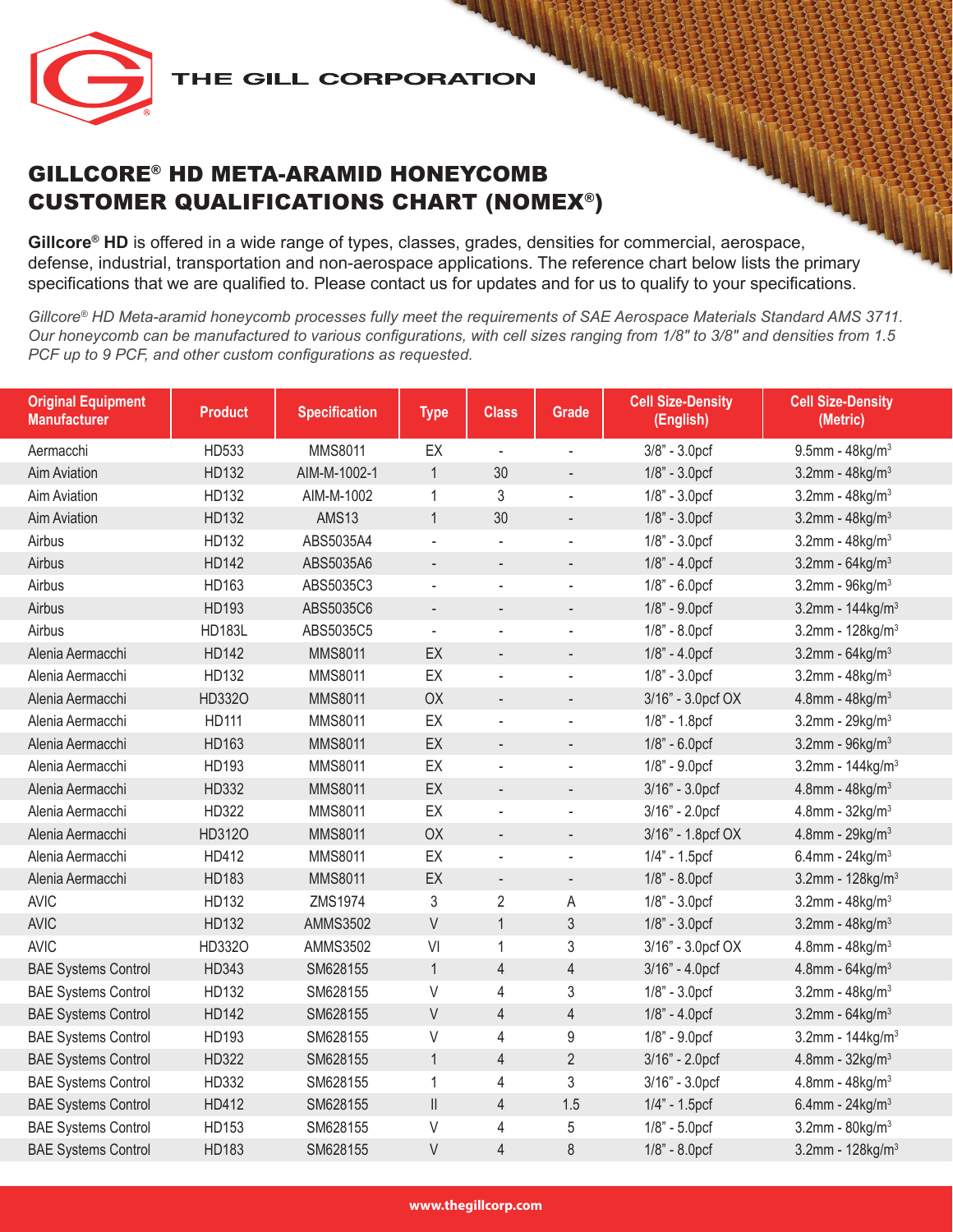| <b>Original Equipment</b><br><b>Manufacturer</b> | <b>Product</b> | <b>Specification</b>      | <b>Type</b>                                   | <b>Class</b>                                                              | Grade                    | <b>Cell Size-Density</b><br>(English) | <b>Cell Size-Density</b><br>(Metric) |
|--------------------------------------------------|----------------|---------------------------|-----------------------------------------------|---------------------------------------------------------------------------|--------------------------|---------------------------------------|--------------------------------------|
| <b>Bell Helicopter</b>                           | HD153          | 299-947-103               |                                               | Ш                                                                         |                          | $1/8$ " - $5.0pcf$                    | $3.2$ mm - $80$ kg/m <sup>3</sup>    |
| <b>Bell Helicopter</b>                           | HD183          | 299-947-103               |                                               | $\vert\vert$                                                              | $\mathsf{I}$             | 1/8" - 8.0pcf                         | 3.2mm - $128$ kg/m <sup>3</sup>      |
| <b>Bell Helicopter</b>                           | HD3033         | 299-947-103               |                                               | $\mid \mid$                                                               |                          | 3/16" - 4.5pcf                        | 4.8mm - $72$ kg/m <sup>3</sup>       |
| <b>Bell Helicopter</b>                           | HD312          | 299-947-103               |                                               | $\vert\vert$                                                              | $\mathsf{I}$             | 3/16" - 1.8pcf                        | $4.8$ mm - 29kg/m <sup>3</sup>       |
| <b>Bell Helicopter</b>                           | HD332          | 299-947-103               |                                               | $\mid \mid$                                                               |                          | 3/16" - 3.0pcf                        | $4.8$ mm - $48$ kg/m <sup>3</sup>    |
| <b>Bell Helicopter</b>                           | <b>HD111</b>   | 299-947-103               |                                               | $\vert\vert$                                                              | $\mathsf{I}$             | 1/8" - 1.8pcf                         | 3.2mm - $29kg/m3$                    |
| <b>Bell Helicopter</b>                           | HD132          | 299-947-103               |                                               | $\label{eq:1} \prod_{i=1}^n \left\{ \prod_{i=1}^n \frac{1}{n_i} \right\}$ |                          | $1/8$ " - $3.0pcf$                    | 3.2mm - $48$ kg/m <sup>3</sup>       |
| <b>Bell Helicopter</b>                           | <b>HD142</b>   | 299-947-103               |                                               | $\begin{array}{c} \hline \end{array}$                                     | $\mathsf{I}$             | $1/8$ " - $4.0pcf$                    | 3.2mm - $64$ kg/m <sup>3</sup>       |
| <b>Bell Helicopter</b>                           | HD193          | 299-947-103               |                                               | $\mathbf{  }$                                                             |                          | $1/8" - 9.0prf$                       | 3.2mm - $144$ kg/m <sup>3</sup>      |
| <b>Bell Helicopter</b>                           | HD163          | 299-947-103               | $\mathbf{1}$                                  | $\overline{2}$                                                            | $\mathbf{1}$             | $1/8$ " - $6.0$ pcf                   | $3.2$ mm - $96$ kg/m <sup>3</sup>    |
| <b>Bell Helicopter</b>                           | HD343          | 299-947-103               |                                               | $\overline{2}$                                                            |                          | 3/16" - 4.0pcf                        | 4.8mm - $64$ kg/m <sup>3</sup>       |
| <b>Bell Helicopter</b>                           | HD332O         | 299-947-103               | $\mathbf{1}$                                  | $\overline{2}$                                                            | $\mathbf{1}$             | 3/16" - 3.0pcf OX                     | 4.8mm - $48kg/m3$                    |
| <b>Bell Helicopter</b>                           | HD422          | 299-947-103               | 1                                             | 2                                                                         | $\mathbf{1}$             | $1/4" - 2.0prf$                       | 6.4mm - $32$ kg/m <sup>3</sup>       |
| <b>Bell Helicopter</b>                           | HD312O         | 299-947-103               | $\vert\vert$                                  | $\vert\vert$                                                              | $\mathsf{I}$             | 3/16" - 1.8pcf OX                     | $4.8$ mm - 29kg/m <sup>3</sup>       |
| <b>Bell Helicopter</b>                           | HD365          | 299-947-103               |                                               | $\mid \mid$                                                               |                          | 3/16" - 6.0pcf                        | $4.8$ mm - $96$ kg/m <sup>3</sup>    |
| <b>Bell Helicopter</b>                           | HD412          | 299-947-103               | $\mathbf{1}$                                  | $\overline{2}$                                                            | $\mathbf{1}$             | $1/4" - 1.5pcf$                       | 6.4mm - $24$ kg/m <sup>3</sup>       |
| <b>Bell Helicopter</b>                           | HD432          | 299-947-103               | 1                                             | 2                                                                         | $\mathbf{1}$             | $1/4" - 3.0prf$                       | 6.4mm - $48$ kg/m <sup>3</sup>       |
| <b>Bell Helicopter</b>                           | <b>HD412OX</b> | 299-947-103               | $\mathbf{1}$                                  | $\overline{2}$                                                            | $\mathbf{1}$             | 1/4" - 1.5pcf OX                      | 6.4mm - $24$ kg/m <sup>3</sup>       |
| <b>Bell Helicopter</b>                           | <b>HD422OX</b> | 299-947-103               | 1                                             | 2                                                                         | $\mathbf{1}$             | 1/4" - 2.0pcf OX                      | 6.4mm - $48$ kg/m <sup>3</sup>       |
| <b>Bell Helicopter</b>                           | <b>HD432OX</b> | 299-947-103               | $\mathbf{1}$                                  | $\overline{2}$                                                            | $\mathbf{1}$             | 1/4" - 3.0pcf OX                      | 6.4mm - $48$ kg/m <sup>3</sup>       |
| <b>Bell Helicopter</b>                           | HD322          | 299-947-103               |                                               | $\vert\vert$                                                              | $\mathbf{1}$             | 3/16" - 2.0pcf                        | $4.8$ mm - $32$ kg/m <sup>3</sup>    |
| Boeing                                           | HD322          | <b>BMS8-124</b>           |                                               | 4                                                                         | $\overline{2}$           | 3/16" - 2.0pcf                        | $4.8$ mm - $32$ kg/m <sup>3</sup>    |
| Boeing                                           | HD332          | <b>BMS8-124</b>           |                                               | 4                                                                         | 3                        | 3/16" - 3.0pcf                        | $4.8$ mm - $48$ kg/m <sup>3</sup>    |
| Boeing                                           | HD412          | <b>BMS8-124</b>           | $\vert\vert$                                  | 4                                                                         | 1.5                      | 1/4" - 1.5pcf                         | 6.4mm - $24$ kg/m <sup>3</sup>       |
| Boeing                                           | HD153          | BMS8-124;<br>D210-12012-1 | V                                             | 4                                                                         | 5                        | $1/8" - 5.0pt$                        | 3.2mm - $80$ kg/m <sup>3</sup>       |
| Boeing                                           | HD183          | <b>BMS8-124</b>           | $\vee$                                        | 4                                                                         | 8                        | 1/8" - 8.0pcf                         | 3.2mm - $128$ kg/m <sup>3</sup>      |
| Boeing                                           | HD312O         | <b>BMS8-124</b>           | VI                                            | 4                                                                         | 1.8                      | 3/16" - 1.8pcf OX                     | $4.8$ mm - 29kg/m <sup>3</sup>       |
| <b>Boeing</b>                                    | HD343          | <b>BMS8-124</b>           |                                               | 4                                                                         | 4                        | 3/16" - 4.0pcf                        | 4.8mm - $64$ kg/m <sup>3</sup>       |
| Boeing                                           | HD132          | BMS8-124;<br>D210-12012-1 | V                                             | 4                                                                         | 3                        | $1/8$ " - $3.0pcf$                    | 3.2mm - $48$ kg/m <sup>3</sup>       |
| <b>Boeing</b>                                    | <b>HD142</b>   | BMS8-124;<br>D210-12012-1 | V                                             | 4                                                                         | $\overline{4}$           | $1/8$ " - $4.0$ pcf                   | 3.2mm - $64$ kg/m <sup>3</sup>       |
| <b>Boeing</b>                                    | HD193          | <b>BMS8-124</b>           | V                                             | 4                                                                         | 9                        | 1/8" - 9.0pcf                         | 3.2mm - $144$ kg/m <sup>3</sup>      |
| Boeing                                           | HD332O         | <b>BMS8-124</b>           | VI                                            | 4                                                                         | 3                        | 3/16" - 3.0pcf OX                     | 4.8mm - $48$ kg/m <sup>3</sup>       |
| Boeing                                           | <b>HD111</b>   | <b>BMS8-124</b>           | V                                             | 4                                                                         | 1.8                      | 1/8" - 1.8pcf                         | 3.2mm - $29kg/m3$                    |
| Bombardier                                       | HD132          | <b>SMS35</b>              | $\mathbf{1}$                                  | 1                                                                         | $\overline{\phantom{a}}$ | $1/8" - 3.0pt$                        | $3.2$ mm - $48$ kg/m <sup>3</sup>    |
| Bombardier                                       | HD533          | <b>SMS35</b>              | 4                                             | 1                                                                         | $\overline{\phantom{a}}$ | 3/8" - 3.0pcf                         | $9.5$ mm - 48kg/m <sup>3</sup>       |
| <b>Britax Heath Tecna</b>                        | HD193          | HMS-B3-001                | $\ensuremath{\mathsf{III}}\xspace$            | 1                                                                         | 9                        | 1/8" - 9.0pcf                         | 3.2mm - $144$ kg/m <sup>3</sup>      |
| <b>Britax Heath Tecna</b>                        | HD183          | HMS-B3-001                | $\ensuremath{\left\vert \right\vert }\xspace$ | 1                                                                         | 8                        | $1/8" - 8.0prf$                       | 3.2mm - $128$ kg/m <sup>3</sup>      |
| <b>Britax Heath Tecna</b>                        | HD312O         | HMS-B3-001                | IV                                            | $\mathbf 1$                                                               | 1.8                      | 3/16" - 1.8pcf OX                     | 4.8mm - $29kg/m3$                    |
| <b>Britax Heath Tecna</b>                        | <b>HD111</b>   | HMS-B3-001                | $\ensuremath{\left\vert \right\vert }\xspace$ | 1                                                                         | 1.8                      | 1/8" - 1.8pcf                         | 3.2mm - $29$ kg/m <sup>3</sup>       |
| <b>Britax Heath Tecna</b>                        | HD132          | HMS-B3-001                | $\ensuremath{\mathsf{III}}\xspace$            | 1                                                                         | 3                        | $1/8" - 3.0prf$                       | 3.2mm - $48$ kg/m <sup>3</sup>       |
| <b>Britax Heath Tecna</b>                        | HD332O         | HMS-B3-001                | ${\sf IV}$                                    | 1                                                                         | 3                        | 3/16" - 3.0pcf OX                     | $4.8$ mm - $48$ kg/m <sup>3</sup>    |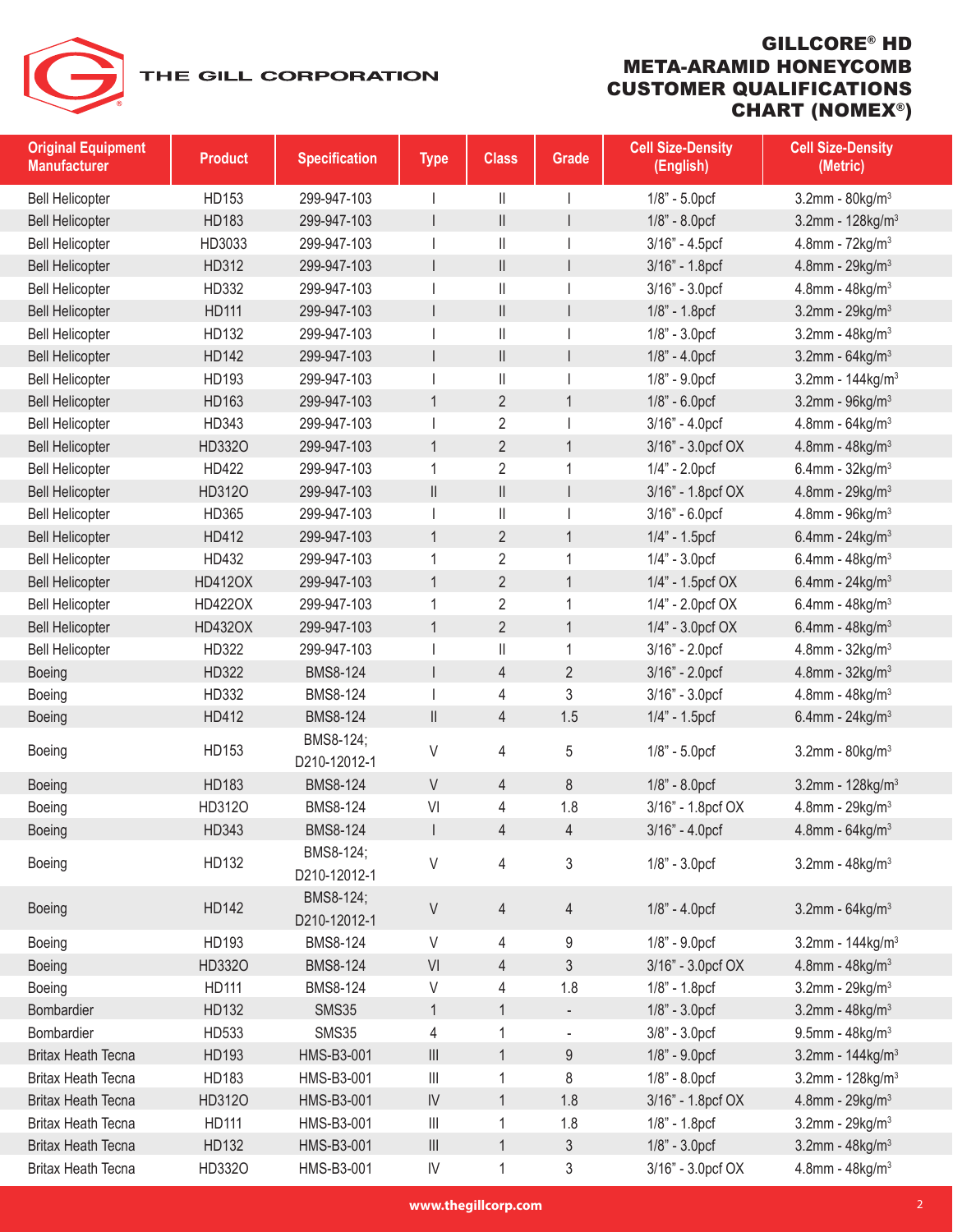| <b>Original Equipment</b><br><b>Manufacturer</b> | <b>Product</b> | <b>Specification</b> | <b>Type</b>                           | <b>Class</b>             | Grade                    | <b>Cell Size-Density</b><br>(English) | <b>Cell Size-Density</b><br>(Metric) |
|--------------------------------------------------|----------------|----------------------|---------------------------------------|--------------------------|--------------------------|---------------------------------------|--------------------------------------|
| C & D Zodiac                                     | <b>HD186</b>   | CDM020-01            | 3                                     | 1                        | A                        | 1/8" - 8.0pcf                         | 3.2mm - $128$ kg/m <sup>3</sup>      |
| Cessna                                           | HD132          | CMNP083              | $\mathop{  }$                         | $\overline{4}$           | 3                        | 1/8" - 3.0pcf                         | $3.2$ mm - $48$ kg/m <sup>3</sup>    |
| Cessna                                           | HD111          | CMNP083              | Ш                                     | 4                        | 1.8                      | 1/8" - 1.8pcf                         | $3.2$ mm - $29$ kg/m <sup>3</sup>    |
| Cessna                                           | HD163          | CMNP083              | $\label{eq:1} \prod_{i=1}^n \alpha_i$ | 4                        | 6                        | $1/8" - 6.0prf$                       | $3.2$ mm - $96$ kg/m <sup>3</sup>    |
| COMAC                                            | HD343          | <b>CMS-CP-402</b>    |                                       | 1                        | 4                        | 3/16" - 4.0pcf                        | 4.8mm - $64$ kg/m <sup>3</sup>       |
| COMAC                                            | HD132          | <b>CMS-CP-402</b>    | V                                     | $\mathbf{1}$             | 3                        | $1/8" - 3.0prf$                       | 3.2mm - $48$ kg/m <sup>3</sup>       |
| COMAC                                            | HD142          | <b>CMS-CP-402</b>    | V                                     | 1                        | 4                        | $1/8" - 4.0prf$                       | $3.2$ mm - $64$ kg/m <sup>3</sup>    |
| COMAC                                            | HD332O         | <b>CMS-CP-402</b>    | VI                                    | $\mathbf{1}$             | 3                        | 3/16" - 3.0pcf OX                     | 4.8mm - $48$ kg/m <sup>3</sup>       |
| COMAC                                            | HD332          | <b>CMS-CP-402</b>    |                                       | 1                        | 3                        | 3/16" - 3.0pcf                        | $4.8$ mm - $48$ kg/m <sup>3</sup>    |
| De Havilland                                     | HD153          | DHMSP1.26            | $\overline{\phantom{a}}$              | $\overline{\phantom{a}}$ | $\overline{\phantom{a}}$ | $1/8" - 5.0prf$                       | $3.2$ mm - $80$ kg/m <sup>3</sup>    |
| De Havilland                                     | HD183          | DHMSP1.26            |                                       |                          | ÷,                       | $1/8" - 8.0prf$                       | 3.2mm - $128$ kg/m <sup>3</sup>      |
| De Havilland                                     | HD322          | DHMSP1.26            | -                                     | $\overline{\phantom{a}}$ | $\overline{\phantom{m}}$ | 3/16" - 2.0pcf                        | 4.8mm - $32$ kg/m <sup>3</sup>       |
| De Havilland                                     | HD332          | DHMSP1.26            |                                       |                          |                          | 3/16" - 3.0pcf                        | $4.8$ mm - $48$ kg/m <sup>3</sup>    |
| De Havilland                                     | <b>HD111</b>   | DHMSP1.26            |                                       |                          |                          | 1/8" - 1.8pcf                         | 3.2mm - $29kg/m3$                    |
| De Havilland                                     | HD132          | DHMSP1.26            | ÷,                                    |                          | $\overline{\phantom{m}}$ | $1/8" - 3.0prf$                       | $3.2$ mm - $48$ kg/m <sup>3</sup>    |
| De Havilland                                     | <b>HD142</b>   | DHMSP1.26            |                                       |                          |                          | $1/8" - 4.0prf$                       | 3.2mm - $64$ kg/m <sup>3</sup>       |
| De Havilland                                     | HD163          | DHMSP1.26            |                                       | $\sim$                   | ÷,                       | $1/8" - 6.0prf$                       | $3.2$ mm - $96$ kg/m <sup>3</sup>    |
| De Havilland                                     | HD332O         | DHMSP1.26            | $\overline{\phantom{0}}$              | $\overline{\phantom{a}}$ | $\overline{a}$           | 3/16" - 3.0pcf OX                     | $4.8$ mm - $48$ kg/m <sup>3</sup>    |
| De Havilland                                     | HD312O         | DHMSP1.26            |                                       | $\overline{\phantom{a}}$ | $\overline{a}$           | 3/16" - 1.8pcf OX                     | $4.8$ mm - 29kg/m <sup>3</sup>       |
| Delta                                            | HD132          | <b>DFPMS-0002</b>    | $\mathbf{1}$                          | 1                        | $\overline{a}$           | $1/8" - 3.0prf$                       | $3.2$ mm - $48$ kg/m <sup>3</sup>    |
| Delta                                            | HD193          | <b>DFPMS-0002</b>    | 1                                     | $\overline{2}$           | $\overline{\phantom{a}}$ | 1/8" - 9.0pcf                         | 3.2mm - $144$ kg/m <sup>3</sup>      |
| Delta                                            | HD332O         | <b>DFPMS-0002</b>    | $\overline{2}$                        | $\mathbf{1}$             | $\overline{\phantom{a}}$ | 3/16" - 3.0pcf OX                     | 4.8mm - $48kg/m3$                    |
| Driessen                                         | HD332          | <b>SMS015</b>        | 43906                                 | $\overline{\phantom{a}}$ | 3.0#                     | 3/16" - 3.0pcf                        | $4.8$ mm - $48$ kg/m <sup>3</sup>    |
| <b>Driessen</b>                                  | HD132          | SMS015-1             | 43838                                 | $\overline{\phantom{a}}$ | 3.0#                     | 1/8" - 3.0pcf                         | 3.2mm - $48$ kg/m <sup>3</sup>       |
| Embraer                                          | HD163          | MEP15-010            |                                       | 1                        | 6                        | $1/8" - 6.0pt$                        | $3.2$ mm - $96$ kg/m $3$             |
| <b>FACC AG</b>                                   | HD153          | <b>FMS1030</b>       | V                                     | 4                        | 5                        | $1/8" - 5.0prf$                       | $3.2$ mm - $80$ kg/m $3$             |
| <b>FACC AG</b>                                   | HD2092         | <b>FMS1030</b>       | VII                                   | 4                        | 2.3                      | 5/32" - 2.3pcf                        | 4.0mm - $37 kg/m3$                   |
| <b>FACC AG</b>                                   | HD322          | <b>FMS1030</b>       |                                       | $\overline{4}$           | $\overline{2}$           | 3/16" - 2.0pcf                        | $4.8$ mm - $32$ kg/m <sup>3</sup>    |
| <b>FACC AG</b>                                   | HD193          | <b>FMS1030</b>       | V                                     | $\overline{4}$           | 9                        | $1/8" - 9.0prf$                       | $3.2$ mm - 144 $kg/m3$               |
| FACC AG                                          | HD132          | <b>FMS1030</b>       | V                                     | 4                        | 3                        | $1/8" - 3.0prf$                       | 3.2mm - $48$ kg/m <sup>3</sup>       |
| FACC AG                                          | HD111          | <b>FMS1030</b>       | V                                     | 4                        | 1.8                      | 1/8" - 1.8pcf                         | $3.2$ mm - $29$ kg/m <sup>3</sup>    |
| FACC AG                                          | HD1062         | <b>FMS1030</b>       |                                       |                          |                          | 1/8" - 2.5pcf                         | $3.2$ mm - $40$ kg/m <sup>3</sup>    |
| <b>Israel Aircraft</b>                           | HD322          | MS080020E            | 1                                     | $\vert\vert$             | $\overline{2}$           | 3/16" - 2.0pcf                        | $4.8$ mm - $32$ kg/m <sup>3</sup>    |
| <b>Israel Aircraft</b>                           | HD332          | MS080020E            |                                       | Ш                        | 3                        | 3/16" - 3.0pcf                        | 4.8mm - $48kg/m3$                    |
| <b>Israel Aircraft</b>                           | HD412          | MS080020E            | Ш                                     | $\mid \mid$              | 1.5                      | $1/4" - 1.5pcf$                       | 6.4mm - $24$ kg/m <sup>3</sup>       |
| <b>Israel Aircraft</b>                           | HD153          | MS080020E            | V                                     | $\vert\vert$             | 5                        | 1/8" - 5.0pcf                         | 3.2mm - $80$ kg/m <sup>3</sup>       |
| <b>Israel Aircraft</b>                           | HD183          | MS080020E            | V                                     | $\vert\vert$             | 8                        | 1/8" - 8.0pcf                         | 3.2mm - 128kg/m <sup>3</sup>         |
| <b>Israel Aircraft</b>                           | HD343          | MS080020E            |                                       | $\vert\vert$             | 4                        | 3/16" - 4.0pcf                        | 4.8mm - $64 \text{kg/m}^3$           |
| <b>Israel Aircraft</b>                           | HD132          | MS080020E            | V                                     | $\vert\vert$             | 3                        | $1/8" - 3.0prf$                       | 3.2mm - $48$ kg/m <sup>3</sup>       |
| <b>Israel Aircraft</b>                           | <b>HD142</b>   | MS080020E            | $\mathsf V$                           | $\vert\vert$             | $\overline{4}$           | $1/8" - 4.0prf$                       | 3.2mm - $64$ kg/m <sup>3</sup>       |
| <b>Israel Aircraft</b>                           | HD193          | MS080020E            | V                                     | $\mid \mid$              | 9                        | $1/8" - 9.0pt$                        | 3.2mm - $144$ kg/m <sup>3</sup>      |
| Jamco                                            | HD132          | <b>MSJ-2011</b>      | V                                     | 4                        | 3                        | 1/8" - 3.0pcf                         | 3.2mm - $48$ kg/m <sup>3</sup>       |
| Jamco                                            | HD332O         | MSJ-2011             | VI                                    | 4                        | 3                        | 3/16" - 3.0pcf OX                     | $4.8$ mm - $48$ kg/m <sup>3</sup>    |
| KAI                                              | <b>HD111</b>   | 88MS0010             | $\mathbf{1}$                          | $\overline{2}$           | 1.8                      | 1/8" - 1.8pcf                         | 3.2mm - $29$ kg/m <sup>3</sup>       |
|                                                  |                |                      |                                       |                          |                          |                                       |                                      |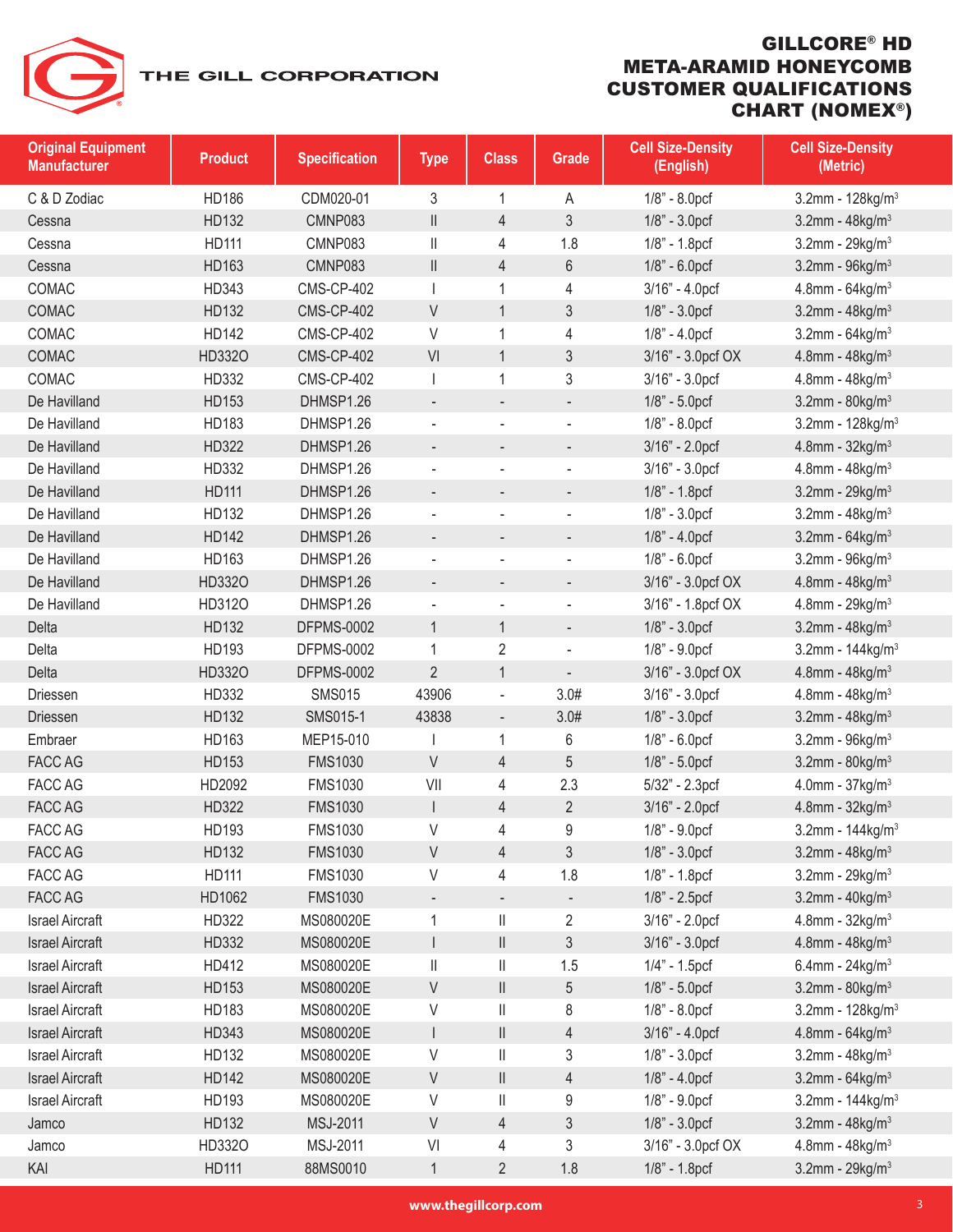

| <b>Original Equipment</b><br><b>Manufacturer</b> | <b>Product</b> | <b>Specification</b> | <b>Type</b>              | <b>Class</b>             | Grade                    | <b>Cell Size-Density</b><br>(English) | <b>Cell Size-Density</b><br>(Metric) |
|--------------------------------------------------|----------------|----------------------|--------------------------|--------------------------|--------------------------|---------------------------------------|--------------------------------------|
| KAI                                              | HD132          | 88MS0010             | 1                        | 2                        | 3                        | $1/8" - 3.0prf$                       | 3.2mm - $48$ kg/m <sup>3</sup>       |
| KAI                                              | <b>HD142</b>   | 88MS0010             | $\mathbf{1}$             | $\overline{2}$           | $\overline{4}$           | 1/8" - 4.0pcf                         | 3.2mm - $64$ kg/m <sup>3</sup>       |
| KAI                                              | HD193          | 88MS0010             | 1                        | $\overline{2}$           | 9                        | $1/8" - 9.0prf$                       | 3.2mm - $144$ kg/m <sup>3</sup>      |
| KAI                                              | HD343          | 88MS0010             | $\mathbf{1}$             | 3                        | 4                        | 3/16" - 4.0pcf                        | 4.8mm - $64$ kg/m <sup>3</sup>       |
| KAI                                              | HD153          | 88MS0010             | 1                        | $\overline{2}$           | 5                        | $1/8" - 5.0prf$                       | 3.2mm - $80$ kg/m <sup>3</sup>       |
| KAI                                              | HD183          | 88MS0010             | $\mathbf{1}$             | $\overline{2}$           | 8                        | $1/8" - 8.0pt$                        | 3.2mm - $128$ kg/m <sup>3</sup>      |
| KAI                                              | HD322          | 88MS0010             | 1                        | 3                        | $\overline{2}$           | 3/16" - 2.0pcf                        | 4.8mm - $32$ kg/m <sup>3</sup>       |
| KAI                                              | HD332          | 88MS0010             | $\mathbf{1}$             | 3                        | 3                        | 3/16" - 3.0pcf                        | $4.8$ mm - $48$ kg/m <sup>3</sup>    |
| KAI                                              | HD412          | 88MS0010             | 1                        | 4                        | 1.5                      | 1/4" - 1.5pcf                         | 6.4mm - $24$ kg/m <sup>3</sup>       |
| Lockheed                                         | HD183          | LCM28-1041           | $\overline{\phantom{a}}$ | $\overline{\phantom{a}}$ | $\overline{\phantom{a}}$ | 1/8" - 8.0pcf                         | 3.2mm - $128$ kg/m <sup>3</sup>      |
| Lockheed                                         | HD322          | LCM28-1041           |                          |                          | $\overline{\phantom{a}}$ | 3/16" - 2.0pcf                        | 4.8mm - $32$ kg/m <sup>3</sup>       |
| Lockheed                                         | HD365          | LCM28-1041           |                          |                          |                          | 3/16" - 6.0pcf                        | $4.8$ mm - $96$ kg/m <sup>3</sup>    |
| Lockheed                                         | HD412          | LCM28-1041           | $\blacksquare$           |                          | $\overline{\phantom{a}}$ | 1/4" - 1.5pcf                         | 6.4mm - $24$ kg/m $33$               |
| Lockheed                                         | HD432          | LCM28-1041           | $\overline{\phantom{a}}$ |                          | $\overline{\phantom{a}}$ | $1/4" - 3.1pcf$                       | 6.4mm - $50$ kg/m <sup>3</sup>       |
| Lockheed                                         | HD445          | LCM28-1041           |                          |                          | ÷,                       | $1/4" - 4.0prf$                       | 6.4mm - $64$ kg/m <sup>3</sup>       |
| Lockheed                                         | HD532          | LCM28-1041           | $\overline{\phantom{m}}$ |                          | $\overline{\phantom{a}}$ | 3/8" - 3.0pcf                         | 9.5mm - $48$ kg/m <sup>3</sup>       |
| Lockheed                                         | <b>HD111C</b>  | G28001               | $1/8 - 1.8$              |                          | A or B                   | 1/8" - 1.8pcf                         | 3.2mm - $29kg/m3$                    |
| Lockheed                                         | <b>HD132C</b>  | G28001               | $1/8 - 3.0$              | $\overline{\phantom{a}}$ | Α                        | $1/8" - 3.0prf$                       | 3.2mm - $48$ kg/m <sup>3</sup>       |
| Lockheed                                         | <b>HD142C</b>  | G28001               | $1/8 - 3.5$              | $\overline{\phantom{a}}$ | A or B                   | $1/8$ " - $3.5$ pcf                   | $3.2$ mm - $56$ kg/m <sup>3</sup>    |
| Lockheed                                         | <b>HD142C</b>  | G28001               | $1/8 - 4.0$              | $\overline{\phantom{a}}$ | A or B                   | 1/8" - 4.0pcf                         | 3.2mm - $64 \text{kg/m}^3$           |
| Lockheed                                         | <b>HD153C</b>  | G28001               | $1/8 - 5.0$              | $\overline{\phantom{a}}$ | A or B                   | $1/8" - 5.0prf$                       | $3.2$ mm - $80$ kg/m <sup>3</sup>    |
| Lockheed                                         | <b>HD163C</b>  | G28001               | $1/8 - 6.0$              | $\overline{\phantom{a}}$ | A or B                   | 1/8" - 6.0pcf                         | $3.2$ mm - $96$ kg/m <sup>3</sup>    |
| Lockheed                                         | <b>HD183C</b>  | G28001               | $1/8 - 8.0$              | $\overline{\phantom{a}}$ | A or B                   | 1/8" - 8.0pcf                         | 3.2mm - $128$ kg/m <sup>3</sup>      |
| Lockheed                                         | <b>HD322C</b>  | G28001               | $3/16 - 2.0$             | $\overline{\phantom{a}}$ | A or B                   | 3/16" - 2.0pcf                        | 4.8mm - $32$ kg/m <sup>3</sup>       |
| Lockheed                                         | <b>HD332C</b>  | G28001               | $3/16 - 3.0$             | $\overline{\phantom{a}}$ | A or B                   | 3/16" - 3.0pcf                        | 4.8mm - $48$ kg/m <sup>3</sup>       |
| Lockheed                                         | <b>HD343C</b>  | G28001               | $3/16 - 4.0$             | $\blacksquare$           | A or B                   | 3/16" - 4.0pcf                        | 4.8mm - $64 \text{kg/m}^3$           |
| Lockheed                                         | <b>HD422C</b>  | G28001               | $1/4 - 2.0$              | $\overline{\phantom{a}}$ | A or B                   | $1/4" - 2.0prf$                       | 6.4mm - $32$ kg/m <sup>3</sup>       |
| Lockheed                                         | <b>HD445C</b>  | G28001               | $1/4 - 4.0$              | $\overline{\phantom{a}}$ | A or B                   | $1/4" - 4.0prf$                       | 6.4mm - $64$ kg/m <sup>3</sup>       |
| Lockheed                                         | <b>HD445C</b>  | G28001               | $1/4 - 4.8$              |                          | A or B                   | 1/4" - 4.8pcf                         | 6.4mm - $77$ kg/m <sup>3</sup>       |
| Lockheed                                         | <b>HD173C</b>  | G28001               | $1/8 - 12.0$             |                          | A or B                   | 1/8" - 12.0pcf                        | 3.2mm - $192$ kg/m <sup>3</sup>      |
| Lockheed                                         | HD153          | LCM28-1041           |                          |                          |                          | $1/8" - 5.0prf$                       | $3.2$ mm - $80$ kg/m <sup>3</sup>    |
| Lockheed                                         | <b>HD132C</b>  | LMA-MD013            | $1/8 - 3.0$              | $\overline{\phantom{a}}$ | A                        | $1/8" - 3.0pt$                        | 3.2mm - $48$ kg/m <sup>3</sup>       |
| Lockheed                                         | <b>HD142C</b>  | LMA-MD013            | $1/8 - 3.5$              | $\overline{\phantom{a}}$ | A                        | $1/8" - 3.5pcf$                       | $3.2$ mm - $56$ kg/m <sup>3</sup>    |
| Lockheed                                         | <b>HD153C</b>  | LMA-MD013            | $1/8 - 5.0$              | $\overline{\phantom{a}}$ | A or B                   | $1/8" - 5.0prf$                       | 3.2mm - $80$ kg/m <sup>3</sup>       |
| Lockheed                                         | HD183          | LMA-MD013            | $1/8 - 8.0$              |                          | B                        | 1/8" - 8.0pcf                         | 3.2mm - $128$ kg/m <sup>3</sup>      |
| Lockheed                                         | HD173          | LMA-MD013            | $1/8 - 12.0$             | ۰                        | A or B                   | 1/8" - 12.0pcf                        | 3.2mm - $192$ kg/m <sup>3</sup>      |
| Lockheed                                         | HD322          | LMA-MD013            | $3/16 - 2.0$             | $\overline{\phantom{a}}$ | A or B                   | 3/16" - 2.0pcf                        | $4.8$ mm - $32$ kg/m <sup>3</sup>    |
| Lockheed                                         | HD332          | LMA-MD013            | $3/16 - 3.0$             | $\overline{\phantom{a}}$ | A or B                   | 3/16" - 3.0pcf                        | 4.8mm - $48$ kg/m <sup>3</sup>       |
| Lockheed                                         | HD445          | LMA-MD013            | $1/4 - 4.0$              | $\overline{\phantom{a}}$ | A or B                   | $1/4" - 4.0prf$                       | 6.4mm - $64$ kg/m <sup>3</sup>       |
| Lockheed                                         | HD445          | LMA-MD013            | $1/4 - 4.8$              | $\overline{\phantom{a}}$ | A or B                   | 1/4" - 4.8pcf                         | 6.4mm - $77$ kg/m <sup>3</sup>       |
| Lockheed                                         | HD1320         | G28009               |                          | $\overline{\phantom{a}}$ |                          | 1/8" - 3.0pcf OX                      | 3.2mm - $48$ kg/m <sup>3</sup>       |
| Lockheed                                         | HD111          | LCM28-1041           | $\overline{\phantom{m}}$ |                          | $\overline{\phantom{m}}$ | 1/8" - 1.8pcf                         | 3.2mm - $29kg/m3$                    |
| Lockheed                                         | HD132          | LCM28-1041           |                          |                          | $\overline{\phantom{0}}$ | $1/8" - 3.0prf$                       | 3.2mm - $48$ kg/m <sup>3</sup>       |
| Lockheed                                         | HD142          | LCM28-1041           | -                        | ۰.                       | $\overline{\phantom{a}}$ | $1/8" - 4.0pt$                        | 3.2mm - $64$ kg/m <sup>3</sup>       |
|                                                  |                |                      |                          |                          |                          |                                       |                                      |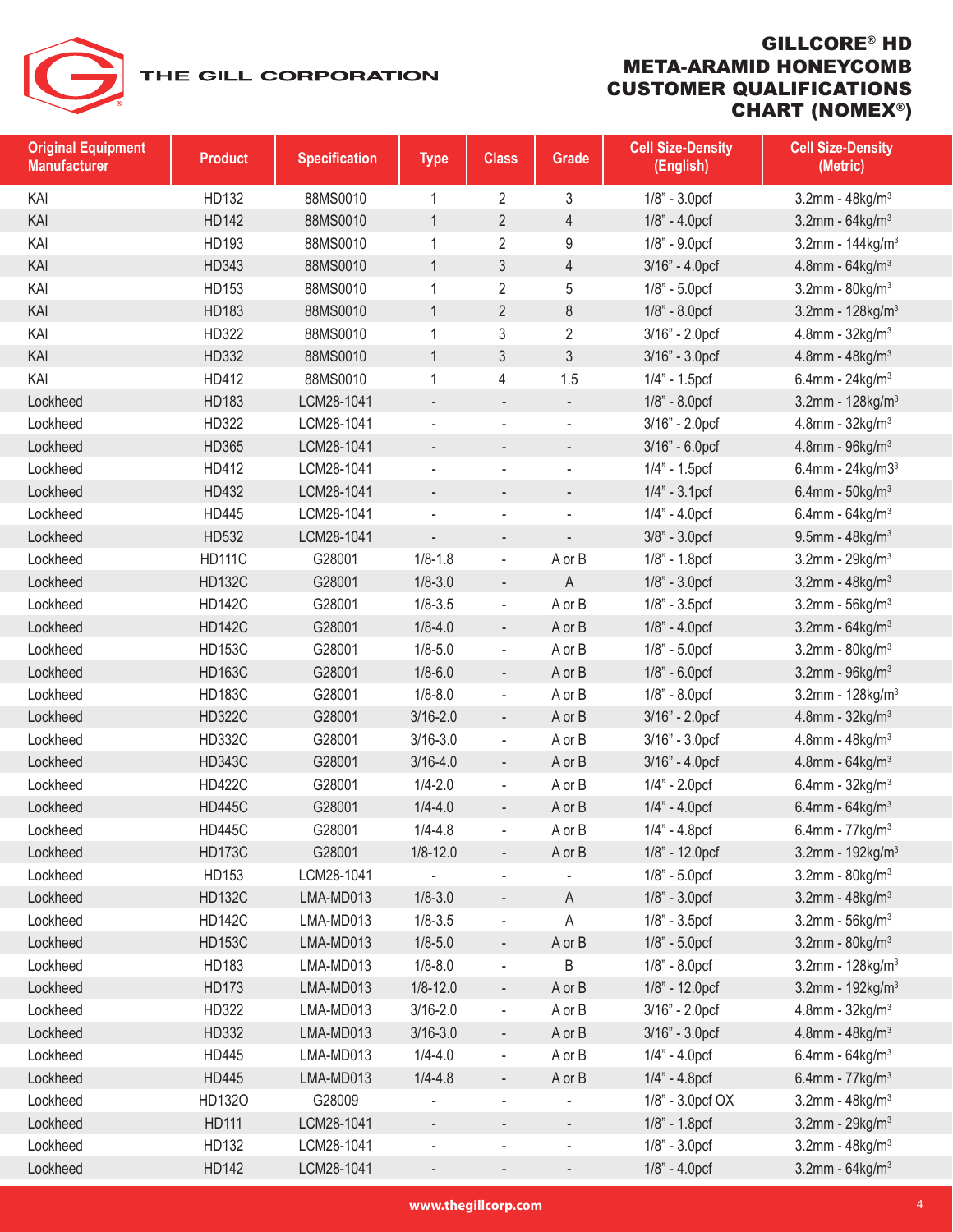| <b>Original Equipment</b><br><b>Manufacturer</b> | <b>Product</b> | <b>Specification</b> | <b>Type</b>              | <b>Class</b>                 | <b>Grade</b>             | <b>Cell Size-Density</b><br>(English) | <b>Cell Size-Density</b><br>(Metric) |
|--------------------------------------------------|----------------|----------------------|--------------------------|------------------------------|--------------------------|---------------------------------------|--------------------------------------|
| Lockheed                                         | HD193          | LCM28-1041           | ÷,                       | $\blacksquare$               | ÷,                       | $1/8" - 9.0prf$                       | 3.2mm - $144$ kg/m <sup>3</sup>      |
| Lockheed                                         | HD343          | LCM28-1041           | $\overline{\phantom{0}}$ | $\overline{\phantom{a}}$     | $\overline{\phantom{a}}$ | 3/16" - 4.0pcf                        | 4.8mm - $64$ kg/m <sup>3</sup>       |
| Lockheed                                         | HD422          | LCM28-1041           |                          |                              |                          | $1/4" - 2.0prf$                       | 6.4mm - $32$ kg/m <sup>3</sup>       |
| Lockheed                                         | HD132          | G28001               | $1/8 - 3.0$              | $\overline{\phantom{a}}$     | B                        | $1/8$ " - $3.0$ pcf                   | 3.2mm - $48$ kg/m <sup>3</sup>       |
| Lockheed                                         | HD111          | LMA-MD013            | $1/8 - 1.8$              | $\overline{\phantom{a}}$     | A or B                   | 1/8" - 1.8pcf                         | $3.2$ mm - $29$ kg/m <sup>3</sup>    |
| Lockheed                                         | HD132          | LMA-MD013            | $1/8 - 3.0$              |                              | B                        | $1/8$ " - $3.0$ pcf                   | 3.2mm - $48$ kg/m <sup>3</sup>       |
| Lockheed                                         | HD142          | LMA-MD013            | $1/8 - 3.5$              | $\overline{\phantom{a}}$     | B                        | $1/8" - 3.5pcf$                       | $3.2$ mm - $56$ kg/m <sup>3</sup>    |
| Lockheed                                         | <b>HD142</b>   | LMA-MD013            | $1/8 - 4.0$              | $\overline{\phantom{a}}$     | A or B                   | $1/8$ " - $4.0$ pcf                   | $3.2$ mm - $64$ kg/m <sup>3</sup>    |
| Lockheed                                         | HD163          | LMA-MD013            | $1/8 - 6.0$              | $\blacksquare$               | Α                        | $1/8$ " - $6.0$ pcf                   | $3.2$ mm - $96$ kg/m <sup>3</sup>    |
| Lockheed                                         | HD1012C        | G28001               | $1/8 - 3.5$              | $\overline{\phantom{a}}$     | B                        | $1/8" - 3.5pcf$                       | $3.2$ mm - $56$ kg/m <sup>3</sup>    |
| Lockheed                                         | HD4053C        | G28001               | $1/4 - 4.8$              | $\overline{\phantom{a}}$     | A or B                   | $1/4" - 4.8pcf$                       | 6.4mm - $77$ kg/m <sup>3</sup>       |
| Lockheed                                         | HD163          | LMA-MD013            | $1/8 - 6.0$              | $\overline{a}$               | B                        | $1/8$ " - 6.0pcf                      | $3.2$ mm - $96$ kg/m <sup>3</sup>    |
| Lockheed                                         | HD343          | LMA-MD013            | $3/16 - 4.0$             | $\overline{\phantom{a}}$     | A or B                   | 3/16" - 4.0pcf                        | $4.8$ mm - $64$ kg/m <sup>3</sup>    |
| Lockheed                                         | <b>HD422</b>   | LMA-MD013            | $1/4 - 2.0$              | $\overline{\phantom{a}}$     | A or B                   | $1/4" - 2.0prf$                       | 6.4mm - $32$ kg/m <sup>3</sup>       |
| Lockheed                                         | <b>HD132W</b>  | G28001               | $1/8 - 3.0$              | ÷,                           | Α                        | $1/8" - 3.0prf$                       | 3.2mm - $48$ kg/m <sup>3</sup>       |
| Lockheed                                         | <b>HD142W</b>  | G28001               | $1/8 - 4.0$              | $\overline{\phantom{a}}$     | Α                        | $1/8$ " - $4.0$ pcf                   | 3.2mm - $64$ kg/m <sup>3</sup>       |
| Lockheed                                         | <b>HD183C</b>  | LMA-MD013            | $1/8 - 8.0$              | ÷,                           | Α                        | 1/8" - 8.0pcf                         | 3.2mm - $128$ kg/m <sup>3</sup>      |
| Lockheed-Georgia                                 | HD322          | STM28-105            |                          | $\qquad \qquad \blacksquare$ | $\blacksquare$           | 3/16" - 2.0pcf                        | 4.8mm - $32$ kg/m <sup>3</sup>       |
| Lockheed-Georgia                                 | HD332          | STM28-105            | $\overline{\phantom{0}}$ | $\blacksquare$               | $\overline{\phantom{a}}$ | 3/16" - 3.0pcf                        | $4.8$ mm - $48$ kg/m <sup>3</sup>    |
| Lockheed-Georgia                                 | HD412          | STM28-105            | $\overline{\phantom{0}}$ |                              | $\overline{\phantom{a}}$ | 1/4" - 1.5pcf                         | 6.4mm - $24$ kg/m <sup>3</sup>       |
| Lockheed-Georgia                                 | HD432          | STM28-105            | ÷,                       | $\overline{a}$               | $\blacksquare$           | $1/4" - 3.0prf$                       | 6.4mm - $48$ kg/m <sup>3</sup>       |
| Lockheed-Georgia                                 | <b>HD445</b>   | STM28-105            | $\overline{\phantom{0}}$ |                              | $\overline{\phantom{a}}$ | $1/4" - 4.0prf$                       | 6.4mm - $64$ kg/m <sup>3</sup>       |
| Lockheed-Georgia                                 | HD111          | STM28-105            |                          |                              | $\blacksquare$           | 1/8" - 1.8pcf                         | $3.2$ mm - $29$ kg/m <sup>3</sup>    |
| Lockheed-Georgia                                 | HD132          | STM28-105            | $\overline{\phantom{0}}$ |                              |                          | $1/8$ " - $3.0$ pcf                   | 3.2mm - $48$ kg/m <sup>3</sup>       |
| Lockheed-Georgia                                 | HD142          | STM28-105            |                          |                              | ÷,                       | $1/8" - 4.0prf$                       | $3.2$ mm - $64$ kg/m <sup>3</sup>    |
| Lockheed-Georgia                                 | HD343          | STM28-105            | $\overline{\phantom{a}}$ | $\overline{\phantom{a}}$     | $\overline{\phantom{a}}$ | 3/16" - 4.0pcf                        | 4.8mm - $64$ kg/m <sup>3</sup>       |
| Lockheed-Georgia                                 | HD422          | STM28-105            | $\overline{\phantom{0}}$ |                              | $\overline{\phantom{a}}$ | $1/4" - 2.0prf$                       | 6.4mm - $32$ kg/m <sup>3</sup>       |
| McDonnell Douglas                                | HD3035         | <b>DMS1974</b>       | $\overline{2}$           | $\mathbf{1}$                 | Α                        | 3/16" - 4.5pcf                        | 4.8mm - $72$ kg/m <sup>3</sup>       |
| McDonnell Douglas                                | HD434          | <b>DMS1974</b>       | 1                        | $\mathbf 1$                  | Α                        | $1/4" - 3.0prf$                       | 6.4mm - $48$ kg/m <sup>3</sup>       |
| McDonnell Douglas                                | <b>HD445</b>   | <b>DMS1974</b>       | 1                        | $\mathbf{1}$                 | Α                        | $1/4" - 4.0prf$                       | 6.4mm - $64$ kg/m <sup>3</sup>       |
| McDonnell Douglas                                | HD412          | <b>DMS1974</b>       | 1                        | $\overline{2}$               | Α                        | 1/4" - 1.5pcf                         | 6.4mm - $24$ kg/m <sup>3</sup>       |
| McDonnell Douglas                                | HD432          | <b>DMS1974</b>       | $\mathbf{1}$             | $\overline{2}$               | A                        | $1/4" - 3.0prf$                       | 6.4mm - $48$ kg/m <sup>3</sup>       |
| McDonnell Douglas                                | HD3024         | <b>DMS1974</b>       | 2                        | 1                            | Α                        | 3/16" - 4.2pcf                        | $4.8$ mm - 67kg/m <sup>3</sup>       |
| McDonnell Douglas                                | HD345          | <b>DMS1974</b>       | $\overline{2}$           | $\mathbf{1}$                 | Α                        | 3/16" - 4.0pcf                        | 4.8mm - $64$ kg/m <sup>3</sup>       |
| McDonnell Douglas                                | HD365          | <b>DMS1974</b>       | 2                        | 1                            | Α                        | 3/16" - 6.0pcf                        | $4.8$ mm - $96$ kg/m <sup>3</sup>    |
| McDonnell Douglas                                | HD322          | <b>DMS1974</b>       | $\overline{2}$           | $\overline{2}$               | A                        | 3/16" - 2.0pcf                        | 4.8mm - $32$ kg/m <sup>3</sup>       |
| McDonnell Douglas                                | HD332          | <b>DMS1974</b>       | $\overline{2}$           | 2                            | Α                        | 3/16" - 3.0pcf                        | $4.8$ mm - $48$ kg/m <sup>3</sup>    |
| McDonnell Douglas                                | HD3013         | <b>DMS1974</b>       | $\overline{2}$           | 2                            | Α                        | 3/16" - 3.5pcf                        | $4.8$ mm - 56kg/m <sup>3</sup>       |
| McDonnell Douglas                                | HD153          | <b>DMS1974</b>       | 3                        | $\overline{\mathbf{c}}$      | Α                        | $1/8$ " - $5.0$ pcf                   | $3.2$ mm - $80$ kg/m $3$             |
| McDonnell Douglas                                | HD183          | <b>DMS1974</b>       | 3                        | $\overline{2}$               | Α                        | 1/8" - 8.0pcf                         | 3.2mm - $128$ kg/m <sup>3</sup>      |
| McDonnell Douglas                                | HD1012         | <b>DMS1974</b>       | 3                        | $\overline{2}$               | Α                        | $1/8$ " - $3.5$ pcf                   | $3.2$ mm - $56$ kg/m <sup>3</sup>    |
| McDonnell Douglas                                | HD422          | <b>DMS1974</b>       | $\mathbf{1}$             | $\overline{2}$               | A                        | $1/4" - 2.0prf$                       | 6.4mm - $32$ kg/m <sup>3</sup>       |
| McDonnell Douglas                                | HD343          | <b>DMS1974</b>       | $\overline{2}$           | 2                            | Α                        | 3/16" - 4.0pcf                        | 4.8mm - $64$ kg/m <sup>3</sup>       |
| McDonnell Douglas                                | HD111          | <b>DMS1974</b>       | 3                        | $\overline{2}$               | A                        | 1/8" - 1.8pcf                         | 3.2mm - $29$ kg/m <sup>3</sup>       |